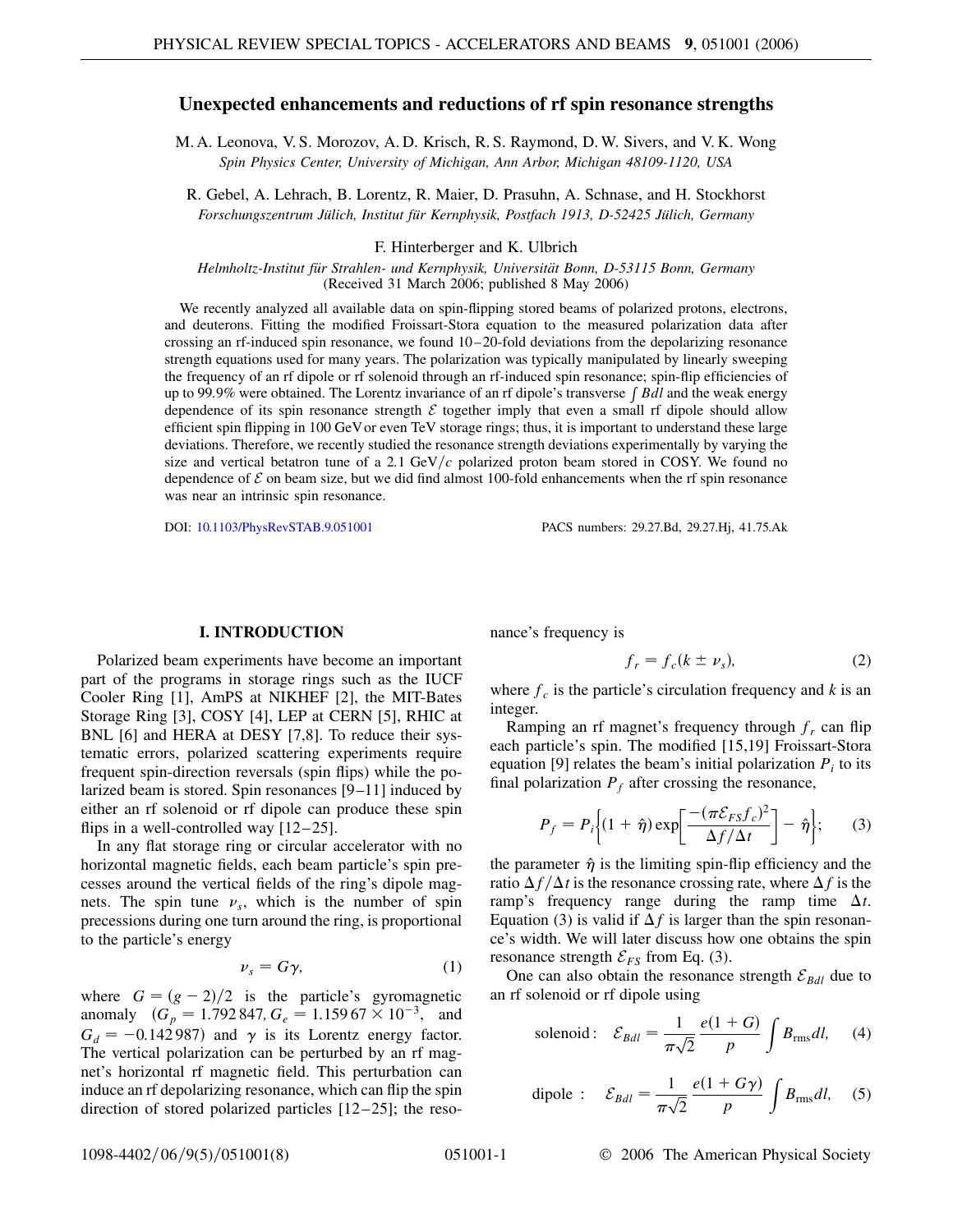where *e* is the particle's charge, *p* is its momentum, and  $\int B_{\rm rms} dl$  is the rf magnet's rms magnetic field integral in its rest frame [26–28]. These equations are for an ideal flat circular accelerator with a point rf magnet causing the only perturbation of the spin motion. Other authors [29,30] derived a similar equation that differed by a factor of 2 in the denominator

dipole : 
$$
\mathcal{E}_{Bdl} = \frac{1}{\pi 2\sqrt{2}} \frac{e(1+G\gamma)}{p} \int B_{\text{rms}} dl.
$$
 (6)

## **II. ANALYSIS OF EXISTING DATA**

To understand this factor of 2 difference, we made a compilation of all available experimental data [31] that allowed a simultaneous evaluation of the spin resonance strength  $\mathcal{E}_{Bdl}$ , obtained from Eq. (4) or (5), and the spin resonance strength  $\mathcal{E}_{FS}$  obtained from Eq. (3), the modified Froissart-Stora formula. This compilation indicated that for many experiments  $\mathcal{E}_{Bdl}$  and  $\mathcal{E}_{FS}$  disagree with both [26,27] and [29,30] by factors of 0.1, 10, or more.

The resonance strength  $\mathcal{E}_{FS}$  can be obtained by first measuring the final beam polarization  $P_f$  after ramping an rf magnet's frequency by a range  $\Delta f$  during a time  $\Delta t$ through a spin resonance; then  $P_f$  is plotted vs the different  $\Delta t$  values and the data are fit to Eq. (3) with  $\mathcal{E}_{FS}$  as a fit parameter. Examples of these curves are shown in Figs. 1 and 2 for protons [23] and deuterons [25], respectively. For protons, using Eq. (5) gave  $\mathcal{E}_{Bdl}$  of  $(80 \pm 4) \times 10^{-6}$ , while  $\mathcal{E}_{FS}$  was  $(580 \pm 10) \times 10^{-6}$ , which is about 7.3 times larger. For deuterons,  $\mathcal{E}_{Bdl}$  was  $(16 \pm 1) \times 10^{-6}$ , while



FIG. 1. (Color) Measured proton polarization at 2.1 GeV/ $c$  is plotted vs rf dipole ramp time  $\Delta t$  [23]. The rf dipole's frequency range  $\Delta f$  was 8 kHz; its  $\int B dl$  was  $0.46 \pm 0.03$  T mm; thus, Eq. (5) gives  $\mathcal{E}_{\text{Bdl}} = (80 \pm 4) \times 10^{-6}$ . The fit to Eq. (3) gives  $\mathcal{E}_{\text{FS}} = (580 \pm 10) \times 10^{-6}$ ; the arrow shows the  $\Delta t$  where  $P = 0$ .



FIG. 2. (Color) Measured average vector deuteron polarization ratios at 1850 MeV/c are plotted vs rf dipole ramp time  $\Delta t$  [25]. The rf dipole's frequency range  $\Delta f$  was 200 Hz; its  $\int B dl$  was  $0.54 \pm 0.03$  T mm; thus, Eq. (5) gives  $\mathcal{E}_{\text{Bdl}} = (16 \pm 1) \times 10^{-6}$ . The fit to Eq. (3) gives  $\mathcal{E}_{FS} = (1.17 \pm 0.01) \times 10^{-6}$ ; the arrow shows the  $\Delta t$  where  $P = 0$ .

 $\mathcal{E}_{FS}$  was  $(1.17 \pm 0.01) \times 10^{-6}$ , which is about 14 times smaller. Note that these two experiments were both done with the same rf dipole at COSY; thus, these large strength deviations could not be due to incorrect calibrations of  $\int B dl$ .

We examined all available publications and logbooks on spin-flipping experiments [31] that had both: information on the rf magnet's  $\int B dl$ , and data for a polarization vs ramp time  $\Delta t$  curve. We also checked in each experiment for any other spin resonances near the rf-induced resonance. Fits to Eq. (3), the modified Froissart-Stora equation, gave the measured spin resonance strength for each experiment and its error. We also calculated the spin resonance strength from each rf magnet's  $\int B dl$  using Eq. (4) or (5). For the experiments at IUCF and MIT, there were no precise measurements of the rf magnet's  $\int B dl$ ; thus, we assumed a  $\pm 10\%$  error. For the more recent experiments at COSY, the rf magnet's  $\int B dl$  was known with a  $\pm 5\%$ uncertainty.

Then we took the ratio of the two spin resonance strengths,  $\mathcal{E}_{FS}/\mathcal{E}_{Bdl}$ , for each experiment and obtained its error using simple error propagation formulas. Figure 3 shows these ratios plotted vs the ramp time  $\Delta t$  at which *P* passes through 0 in each  $\Delta t$  curve. The dashed [26–28] and solid [29,30] lines show the predicted ratios.

### **III. COSY EXPERIMENT**

To better understand these deviations, we recently studied experimentally the dependence of an rf resonance's strength on the beam size and on its distance from an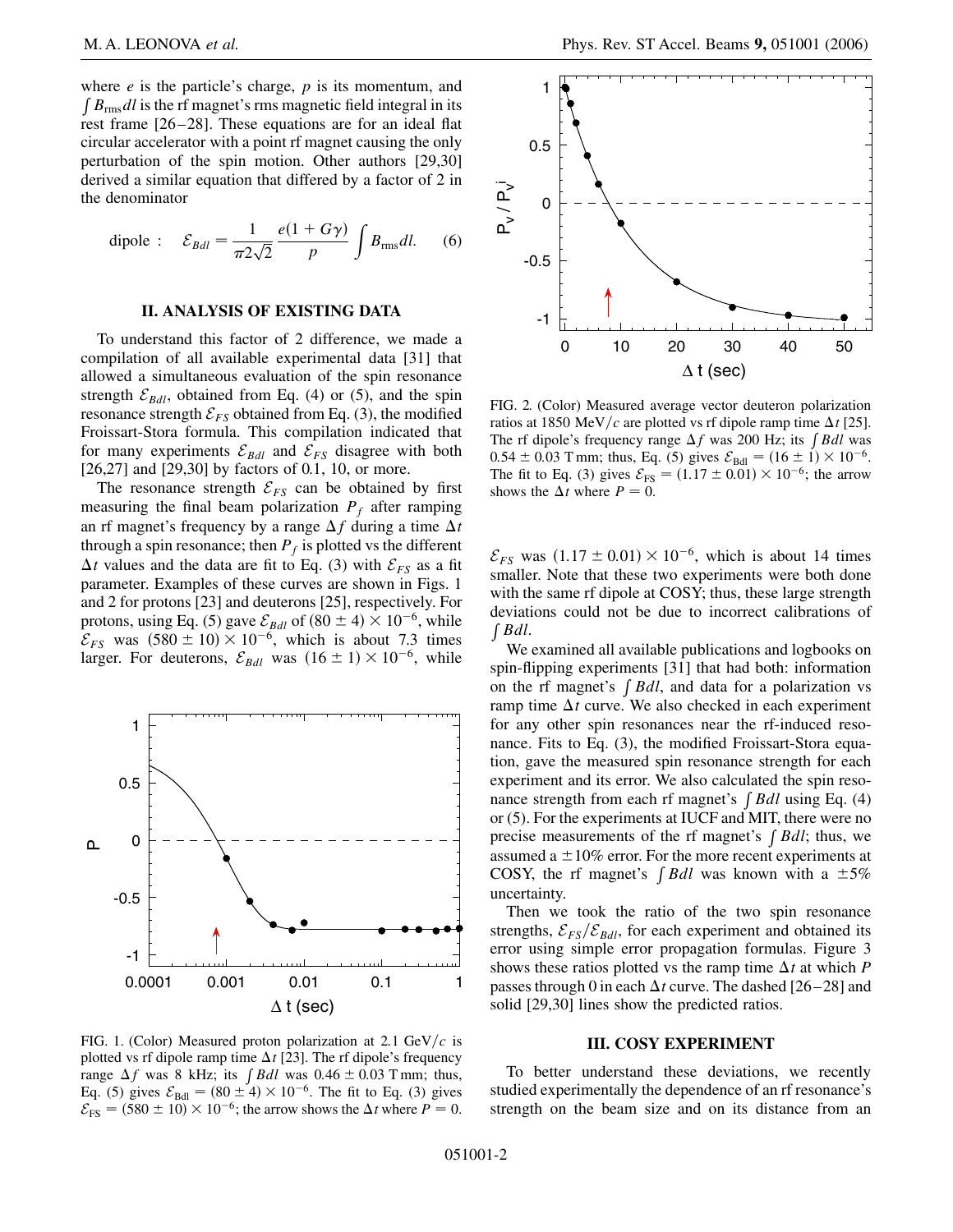

FIG. 3. (Color) Ratio of  $\mathcal{E}_{FS}$  to  $\mathcal{E}_{Bdl}$  is plotted vs the ramp time  $\Delta t$  giving  $P = 0$  in each  $\Delta t$  curve [31]; for example, points (d) and (m) come from Figs. 1 and 2, respectively.  $\mathcal{E}_{FS}$  is the resonance strength obtained by fitting data in each  $\Delta t$  curve to Eq. (3), the modified Froissart-Stora equation;  $\mathcal{E}_{Bdl}$  is obtained using each data point's  $\int Bdl$  in Eq. (4) or (5). The dashed and solid lines show the ratios predicted by [26–28] and [29,30], respectively. Note that points (a) and (b) overlap, as do points (e)–(h). The data for all points are listed in Table I.

intrinsic spin resonance. We did this by varying the size and the vertical betatron tune of a 2.1  $GeV/c$  polarized proton beam stored in COSY.

The apparatus used for this experiment, including the COSY storage ring [32–35], the EDDA detector [36], the electron Cooler [37], the low energy polarimeter, the injector cyclotron, and the polarized ion source [38–40], are indicated in Fig. 4, along with the rf dipole. The beam emerging from the polarized  $H^-$  ion source was accelerated by the cyclotron to COSY's 45 MeV injection energy. Then the low energy polarimeter measured the beam's polarization before injection into COSY to monitor the stable operation and polarization of the ion source. The electron Cooler reduced the beam's size and momentum spread at injection energy. A 24.5 keV electron beam of about 170 mA, with a diameter of about 25 mm, cooled the protons in a 2-m-long cooling section; it took 10 s to cool the proton beam to its equilibrium emittances in both the longitudinal and transverse dimensions. This decreased its initial momentum spread by about a factor of 10 to  $\Delta p/p = 9 \times 10^{-5}$  FWHM.

We manipulated the beam's polarization using a ferritecore rf dipole, which contained a copper coil of 8 turns; their spacing was optimized to produce a uniform radial magnetic field. The rf dipole was part of an LC resonant circuit, which operated near  $f_r = 902.6$  kHz, at an rf voltage of 1 kV rms giving an rf  $\int B_{\rm rms} dl$  of  $0.19 \pm 0.01$  T mm.

We measured the polarization in COSYusing the EDDA detector [4,36]; we reduced its systematic errors by cycling the polarized source between the up and down vertical



FIG. 4. (Color) Layout of the COSY storage ring, with its injector cyclotron and polarized ion source. Also note the rf dipole, the fast quadrupole, EDDA, the low energy (LE) polarimeter, and the electron Cooler.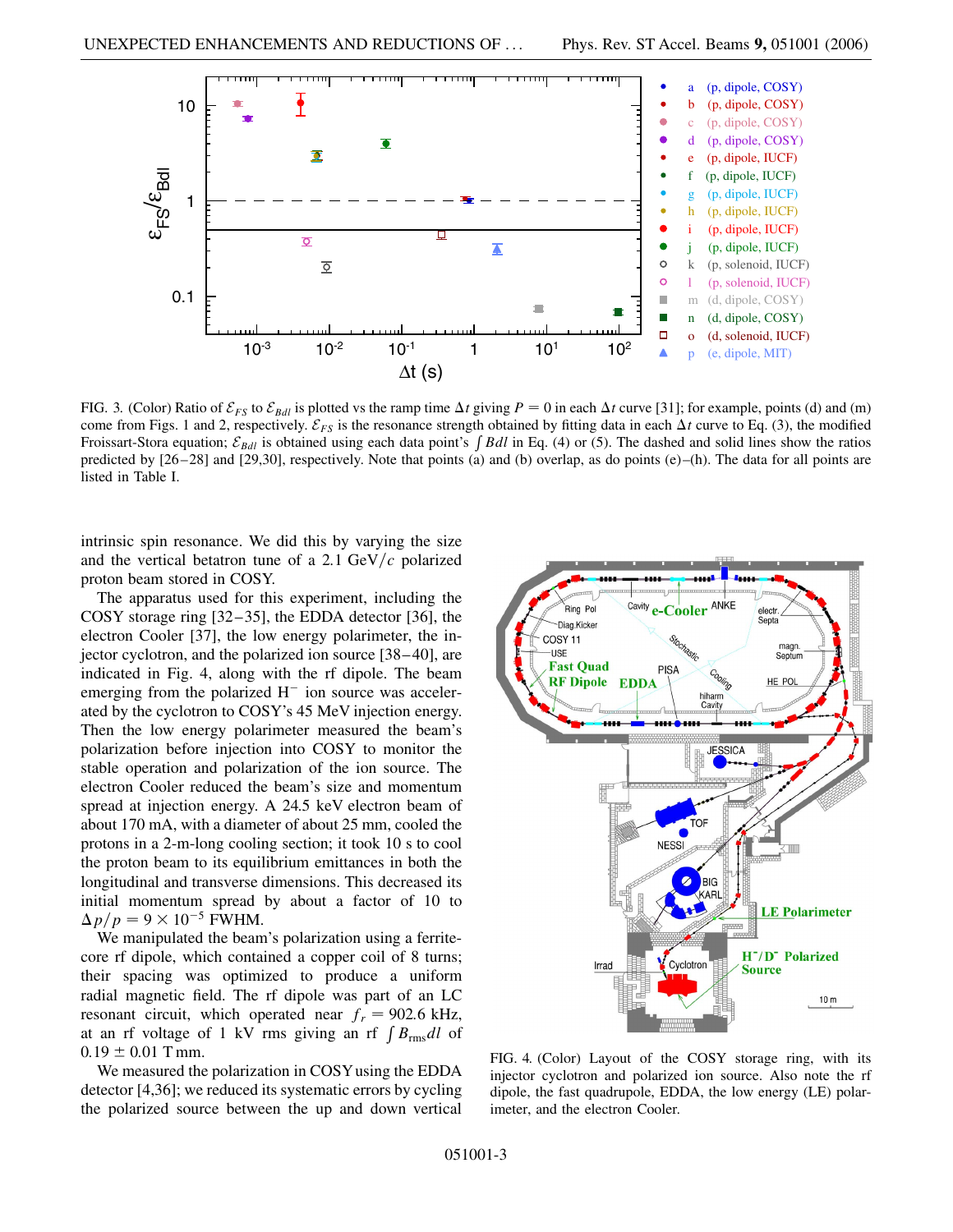

FIG. 5. (Color) Ratio of  $\mathcal{E}_{FS}$  to  $\mathcal{E}_{Bdl}$  is plotted vs the vertical beam size (FWHM).  $\mathcal{E}_{FS}$  is the resonance strength obtained by fitting the  $\Delta t$  curve for each data point to Eq. (3);  $\mathcal{E}_{Bdl}$  is obtained using each data point's *[Bdl* in Eq. (5). Fits to horizontal straight lines give resonance strength ratios of  $6.07 \pm 0.04$  for protons and  $0.0618 \pm 0.0002$  for deuterons. The  $\nu$ <sub>v</sub> values were 3.525 for protons and 3.60 for deuterons.

polarization states. The rf acceleration cavity was turned off and shorted during COSY's flattop; thus, there were no synchrotron sideband effects [14,41,42]. The measured flattop polarization, before spin manipulation, was typically 50% to 60%.

We determined the resonance's position and the upper limit on its width using the procedure described in [23]. Then, we obtained the resonance strength  $\mathcal{E}_{FS}$ , as in Figs. 1 and 2, for different fast quadrupole strengths. The fast quadrupole increased the beam's emittance at the start of COSY's flattop, before we manipulated the beam's polarization with the rf dipole. We measured beam's vertical profile for each fast quadrupole strength by moving a thin fiber target vertically through the beam, while measuring the current due to its scattering events as the fiber moved. The  $\mathcal{E}_{FS}/\mathcal{E}_{Bdl}$  ratios are plotted against the beam's vertical size (FWHM) in Fig. 5. We also plot deuteron data obtained in a similar way during a December 2004 run [25]. The proton and deuteron data both show no dependence on the beam's vertical size. The fits to horizontal straight lines give resonance strength ratios of  $6.07 \pm 0.04$  for protons and  $0.0618 \pm 0.0002$  for deuterons.

We also obtained the resonance strength  $\mathcal{E}_{FS}$ , as in Figs. 1 and 2, for different values of the vertical betatron tune  $\nu_y$ . We plotted the resulting  $\mathcal{E}_{FS}/\mathcal{E}_{Bdl}$  ratios against  $\nu_y$ in Fig. 6; we also plotted our 2004 deuteron data [25]. Notice the  $\nu_s = 8 - \nu_y$  first-order intrinsic spin resonance for protons, which let us study the rf resonance strength in its proximity; there were also four third-order resonances.



FIG. 6. (Color) Ratio of  $\mathcal{E}_{FS}$  to  $\mathcal{E}_{Bd}$  is plotted vs the vertical betatron tune  $\nu_y$ .  $\mathcal{E}_{FS}$  is the resonance strength obtained by fitting the data in the  $\Delta t$  curve for each  $\nu_y$  to Eq. (3);  $\mathcal{E}_{Bdl}$  is obtained using each data point's  $\int B dl$  in Eq. (5). The proton data fit to Eq. (7), gives  $\nu_r$  of 3.6060  $\pm$  0.0005, *A* of 0.44  $\pm$  0.46 and *B* of 0.50  $\pm$  0.03. Fitting the deuteron data to a horizontal straight line gives a resonance strength ratio  $\mathcal{E}_{FS}/\mathcal{E}_{Bdl} = 0.063 \pm 0.002$ . The betatron beam resonances are shown by the black dashed arrows; the 1st and 3rd order proton spin resonances are shown by the red (bold) and green arrows, respectively.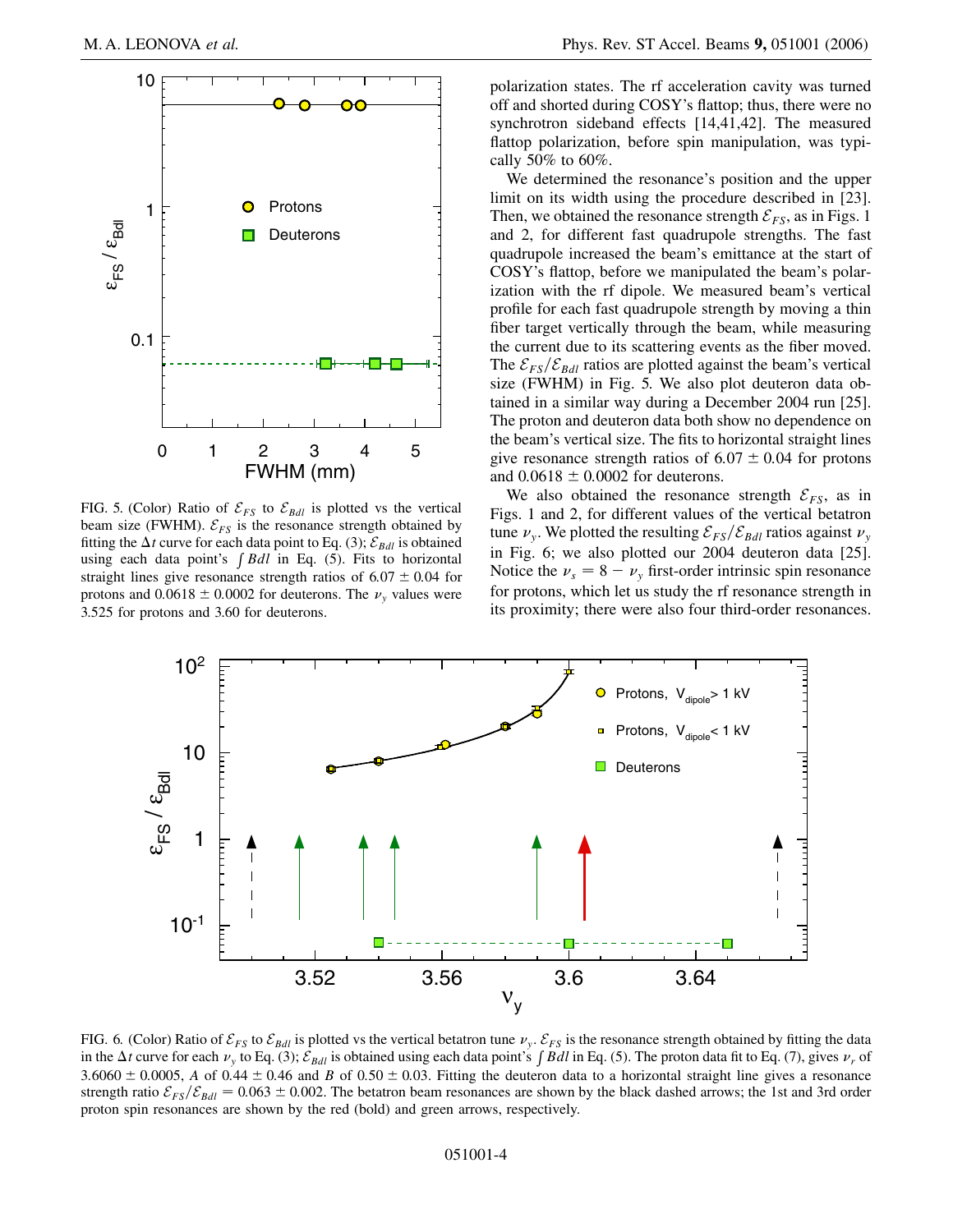Using references [43,44], one can obtain the dependence of  $\mathcal{E}_{FS}/\mathcal{E}_{Bdl}$  on the distance between the vertical betatron tune  $\nu$ <sub>y</sub> and the rf spin resonance's tune  $\nu$ <sub>r</sub> =  $k \pm f_r/f_c$ , where *k* is an integer; this dependence is

$$
\mathcal{E}_{FS}/\mathcal{E}_{Bdl} = A + \frac{B}{|\nu_y - \nu_r|}.
$$
 (7)

Fitting the proton data in Fig. 6 to Eq. (7) gave *A* of  $0.44 \pm 0.46$ , *B* of  $0.50 \pm 0.03$ , and  $v_r$  of  $3.6060 \pm 0.0005$ , which was very near the calculated value of 3*:*605 for the first-order intrinsic spin resonance. The parameter *B* depends on many details of the ring. The parameter *A* should give the predicted resonance strength ratio  $\mathcal{E}_{FS}/\mathcal{E}_{Bdl}$  of either 1 [26–28] or 0.5 [29,30] when one is infinitely far from any intrinsic spin resonances. Clearly our data could not determine *A* with good precision.

The deuteron data in Fig. 6 show no dependence on  $\nu_{\nu}$ ; its fit to a horizontal straight line gave a resonance strength ratio of  $0.063 \pm 0.002$ , which agrees with the result from



FIG. 7. (Color) Ratio of  $\mathcal{E}_{FS}$  to  $\mathcal{E}_{Bdl}$  is plotted vs the ramp time  $\Delta t$  giving  $P = 0$  in each  $\Delta t$  curve [31].  $\mathcal{E}_{FS}$  is the resonance strength obtained by fitting the data in each  $\Delta t$  curve to Eq. (3);  $\mathcal{E}_{Bdl}$  is obtained using each data point's  $\int B dl$  in Eq. (4) or (5). The dashed and solid lines show the ratios predicted by [26–28] and [29,30], respectively. Note that points (a) and (b) overlap, as do points (e)–(h). The data for all points are listed in Table I.



FIG. 8. (Color) Ratio of  $\mathcal{E}_{FS}$  to  $\mathcal{E}_{Bdl}$  is plotted vs the dimensionless crossing rate  $\Gamma$  giving  $P = 0$  in each  $\Delta t$  curve [31].  $\mathcal{E}_{FS}$  is the resonance strength obtained by fitting the data in each  $\Delta t$  curve to Eq. (3);  $\mathcal{E}_{Bdl}$  is obtained using each data point's  $\int Bdl$  in Eq. (4) or (5). The dashed and solid lines show the ratios predicted by [26–28] and [29,30], respectively. Note that points (a) and (b) overlap, as do points (e)–(h). The data for all points are listed in Table I.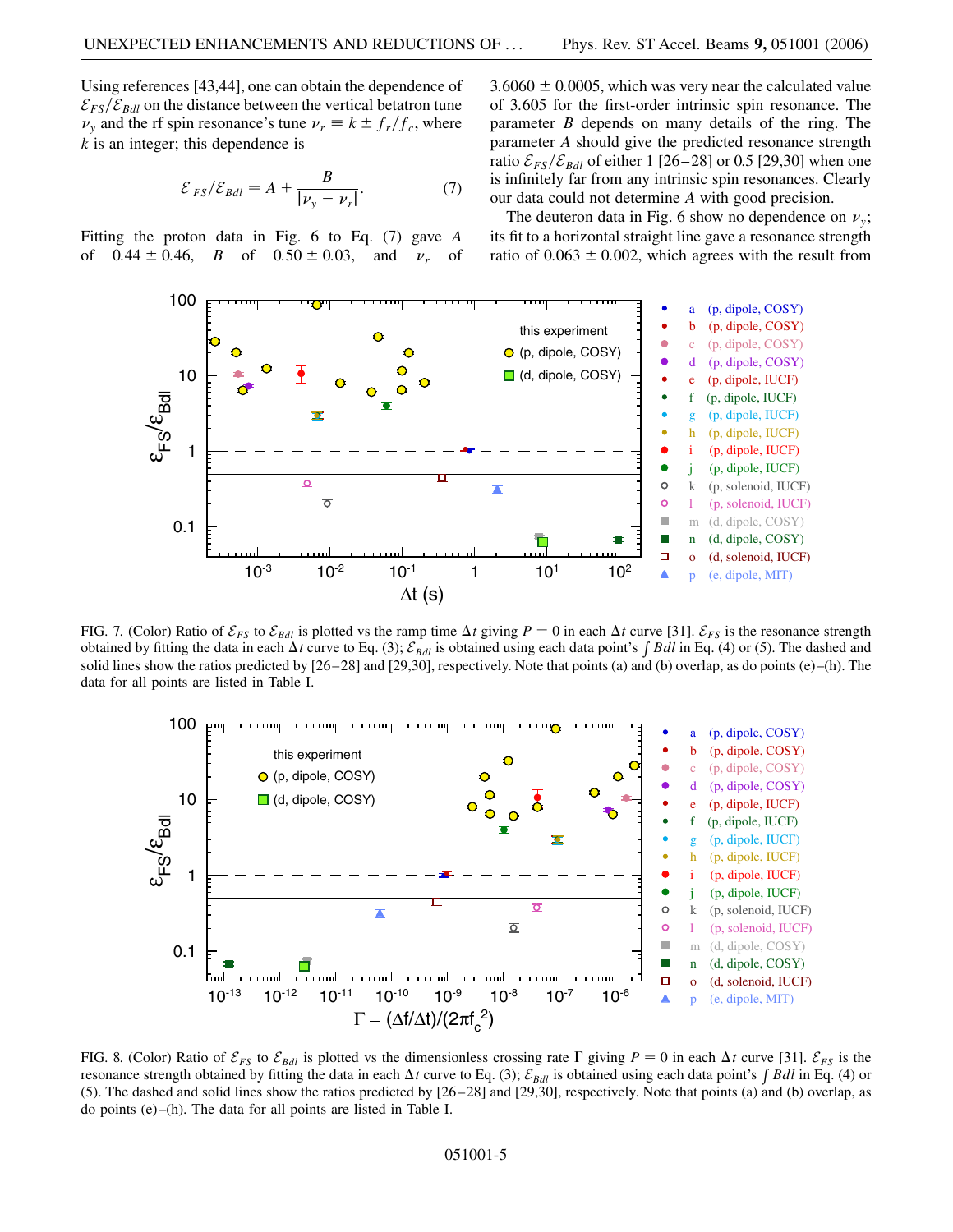

FIG. 9. (Color) Ratio of  $\mathcal{E}_{FS}$  to  $\mathcal{E}_{Bdl}$  is plotted vs the frequency ramp range  $\Delta f$  used for each  $\Delta t$  curve [31].  $\mathcal{E}_{FS}$  is the resonance strength obtained by fitting the data in each  $\Delta t$  curve to Eq. (3);  $\mathcal{E}_{Bdl}$  is obtained using each data point's  $\int Bdl$  in Eq. (4) or (5). The dashed and solid lines show the ratios predicted by [26–28] and [29,30], respectively. Note that points (a) and (b) overlap, as do points (e)–(h). The data for all points are listed in Table I.

TABLE I. Data for Figs. 3 and 7–9 along with relevant experimental parameters for this experiment and earlier experiments [31]. The letters (a)–(p) in column 1 stand for the references listed in [31], while the letters *p*, *d*, and *e* in column 3 denote protons, deuterons, and electrons, respectively. We assumed a  $\pm 10\%$  error in the rf magnets' *[Bdl* for the experiments at IUCF and MIT, and a  $\pm$  5% error in the rf dipole's *[Bdl* for our experiments at COSY. Note that, for the bottom 12 COSY proton points,  $\nu$ <sub>y</sub> was varied as explained in Figs. 5 and 6.

|              | Ring            |                  | Magnet<br>type | $\boldsymbol{f_c}$<br>(MHz) | $\boldsymbol{p}$<br>(GeV/c) | $\int B_{\rm rms} dl$<br>$(T \, \text{mm})$ | $\mathcal{E}_{Bdl}$<br>( $\times$ $10^{-6})$ | Flips        | $\Delta t$ ( $P=0$ )<br>(ms) | $\Delta f$<br>(kHz) | $\Gamma \equiv \frac{\Delta f/\Delta t}{2\pi f_c^2}$ | $\mathcal{E}_{FS}$<br>$(\times 10^{-6})$ | $\mathcal{E}_{FS}/\mathcal{E}_{Bdl}$<br>$(\times 10^{-6})$ |
|--------------|-----------------|------------------|----------------|-----------------------------|-----------------------------|---------------------------------------------|----------------------------------------------|--------------|------------------------------|---------------------|------------------------------------------------------|------------------------------------------|------------------------------------------------------------|
| a            | COSY            | $\boldsymbol{p}$ | Dipole         | 1.471 17                    | 1.941                       | 0.11                                        | 19.59                                        | 11           | 849                          | 10                  | $8.66 \times 10^{-10}$                               | $19.7 \pm 0.3$                           | $1.00 \pm 0.05$                                            |
| b            |                 |                  |                |                             |                             |                                             |                                              | $\mathbf{1}$ | 750                          | 10                  | $9.81 \times 10^{-10}$                               | $20.7 \pm 0.2$                           | $1.06 \pm 0.05$                                            |
| $\mathbf c$  | COSY            | $\boldsymbol{p}$ | Dipole         | 1.49189                     | 2.100                       | 0.46                                        | 79.80                                        | 11           | 0.541                        | 12                  | $1.59 \times 10^{-6}$                                | $840 \pm 30$                             | $10.5 \pm 0.6$                                             |
| d            |                 |                  |                |                             |                             |                                             |                                              | $\mathbf{1}$ | 0.753                        | 8                   | $7.60 \times 10^{-7}$                                | $583 \pm 9$                              | $7.3 \pm 0.4$                                              |
| $\rm e$      | <b>IUCF</b>     | $\boldsymbol{p}$ | Dipole         | 1.59784                     | 0.489                       | 0.16                                        | 66.70                                        | $\mathbf{1}$ | 6.97                         | 10                  | $8.94 \times 10^{-8}$                                | $199 \pm 2$                              | $3.0 \pm 0.3$                                              |
| $\mathbf f$  |                 |                  |                |                             |                             |                                             |                                              | 10           | 6.77                         | 10                  | $9.21 \times 10^{-8}$                                | $202 \pm 4$                              | $3.0 \pm 0.3$                                              |
| g            | <b>IUCF</b>     | $\boldsymbol{p}$ | Dipole         | 1.59784                     | 0.489                       | 0.17                                        | 70.87                                        | 10           | 6.72                         | 10                  | $9.28 \times 10^{-8}$                                | $204 \pm 3$                              | $2.9 \pm 0.3$                                              |
| h            |                 |                  |                |                             |                             |                                             |                                              | $\mathbf{1}$ | 6.56                         | 10                  | $9.50 \times 10^{-8}$                                | $210 \pm 9$                              | $3.0 \pm 0.3$                                              |
| $\mathbf{i}$ | <b>IUCF</b>     | $\boldsymbol{p}$ | Dipole         | 1.9658                      | 0.649                       | 0.042                                       | 14.03                                        | $\mathbf{1}$ | 4.03                         | $\overline{4}$      | $4.09 \times 10^{-8}$                                | $150 \pm 40$                             | $11 \pm 3$                                                 |
| j            | <b>IUCF</b>     | $\boldsymbol{p}$ | Dipole         | 1.59784                     | 0.489                       | 0.042                                       | 17.69                                        | $\mathbf{1}$ | 60.7                         | 10                  | $1.03 \times 10^{-8}$                                | $71 \pm 3$                               | $4.0 \pm 0.4$                                              |
| k            | <b>IUCF</b>     | $\boldsymbol{p}$ | Solenoid       | 1.50490                     | 0.454                       | 1.131                                       | 469.9                                        | $\mathbf{1}$ | 9.19                         | $\overline{2}$      | $1.53 \times 10^{-8}$                                | $95 \pm 8$                               | $0.20 \pm 0.03$                                            |
| 1            | <b>IUCF</b>     | $\boldsymbol{p}$ | Solenoid       | 1.6973                      | 0.529                       | 0.99                                        | 352.7                                        | $\mathbf{1}$ | 4.86                         | 3.5                 | $3.98 \times 10^{-8}$                                | $133 \pm 2$                              | $0.38 \pm 0.04$                                            |
| m            | COSY            | $\boldsymbol{d}$ | Dipole         | 1.14743                     | 1.850                       | 0.54                                        | 15.75                                        | $\mathbf{1}$ | $7.81 \times 10^3$           | 0.2                 | $3.10 \times 10^{-12}$                               | $1.166 \pm 0.009$                        | $0.074 \pm 0.004$                                          |
| $\mathbf n$  | COSY            | $\boldsymbol{d}$ | Dipole         | 1.14743                     | 1.850                       | 0.15                                        | 4.375                                        | $\mathbf{1}$ | $9.76 \times 10^{4}$         | 0.1                 | $1.24 \times 10^{-13}$                               | $0.298 \pm 0.006$                        | $0.068 \pm 0.004$                                          |
| $\mathbf O$  | <b>IUCF</b>     | d                | Solenoid       | 1.67755                     | 1.042                       | 0.70                                        | 38.88                                        | $\mathbf{1}$ | 356                          | $\overline{4}$      | $6.35 \times 10^{-10}$                               | $17.3 \pm 0.6$                           | $0.44 \pm 0.05$                                            |
| p            | <b>MIT</b>      | $\epsilon$       | Dipole         | 1.57616                     | 0.670                       | 0.070                                       | 17.78                                        | 1            | $2.07 \times 10^3$           | $\overline{2}$      | $6.18 \times 10^{-11}$                               | $5.6 \pm 0.4$                            | $0.32 \pm 0.04$                                            |
|              | This experiment |                  |                |                             |                             |                                             |                                              |              |                              |                     |                                                      |                                          |                                                            |
|              | COSY            | $\boldsymbol{d}$ | Dipole         | 1.14743                     | 1.850                       | 0.60                                        | 17.50                                        | $\mathbf{1}$ | $8.81 \times 10^{3}$         | 0.2                 | $2.74 \times 10^{-12}$                               | $1.101 \pm 0.006$                        | $0.063 \pm 0.002$                                          |
|              | COSY            | $\boldsymbol{p}$ | Dipole         | 1.49189                     | 2.100                       | 0.57                                        | 99.14                                        | $\mathbf{1}$ | 0.628                        | 8                   | $9.11 \times 10^{-7}$                                | $634 \pm 10$                             | $6.4 \pm 0.3$                                              |
|              |                 |                  |                |                             |                             | 0.20                                        | 35.02                                        | $\mathbf{1}$ | 1.34                         | 8                   | $4.27 \times 10^{-7}$                                | $434 \pm 2$                              | $12.4 \pm 0.6$                                             |
|              |                 |                  |                |                             |                             | 0.20                                        | 35.02                                        | $\mathbf{1}$ | 0.508                        | 8                   | $1.13 \times 10^{-6}$                                | $705 \pm 3$                              | $20 \pm 1$                                                 |
|              |                 |                  |                |                             |                             | 0.20                                        | 35.02                                        | $\mathbf{1}$ | 0.259                        | 8                   | $2.21\times10^{-6}$                                  | $988 \pm 9$                              | $28.2 \pm 1.4$                                             |
|              |                 |                  |                |                             |                             | 0.013                                       | 2.262                                        | $\mathbf{1}$ | 6.62                         | 8                   | $8.64 \times 10^{-8}$                                | $195 \pm 1$                              | $86 \pm 4$                                                 |
|              |                 |                  |                |                             |                             | 0.013                                       | 2.262                                        | 1            | 46.6                         | 8                   | $1.23 \times 10^{-8}$                                | $73.6 \pm 0.3$                           | $32.6 \pm 1.6$                                             |
|              |                 |                  |                |                             |                             | 0.013                                       | 2.262                                        | $\mathbf{1}$ | 124                          | 8                   | $4.62 \times 10^{-9}$                                | $45.2 \pm 0.2$                           | $20 \pm 1$                                                 |
|              |                 |                  |                |                             |                             | 0.025                                       | 4.359                                        | $\mathbf{1}$ | 99.7                         | 8                   | $5.74 \times 10^{-9}$                                | $50.3 \pm 0.2$                           | $11.5 \pm 0.6$                                             |
|              |                 |                  |                |                             |                             | 0.025                                       | 4.359                                        | $\mathbf{1}$ | 204                          | 8                   | $2.80 \times 10^{-9}$                                | $35.2 \pm 0.5$                           | $8.1 \pm 0.4$                                              |
|              |                 |                  |                |                             |                             | 0.098                                       | 16.93                                        | $\mathbf{1}$ | 14.0                         | 8                   | $4.10 \times 10^{-8}$                                | $135 \pm 1$                              | $7.9 \pm 0.4$                                              |
|              |                 |                  |                |                             |                             | 0.045                                       | 7.820                                        | $\mathbf{1}$ | 98.6                         | 8                   | $5.80 \times 10^{-9}$                                | $50.6 \pm 0.4$                           | $6.5 \pm 0.3$                                              |
|              |                 |                  |                |                             |                             | 0.078                                       | 13.48                                        | $\mathbf{1}$ | 37.7                         | 8                   | $1.52 \times 10^{-8}$                                | $81.9 \pm 0.3$                           | $6.07 \pm 0.04$                                            |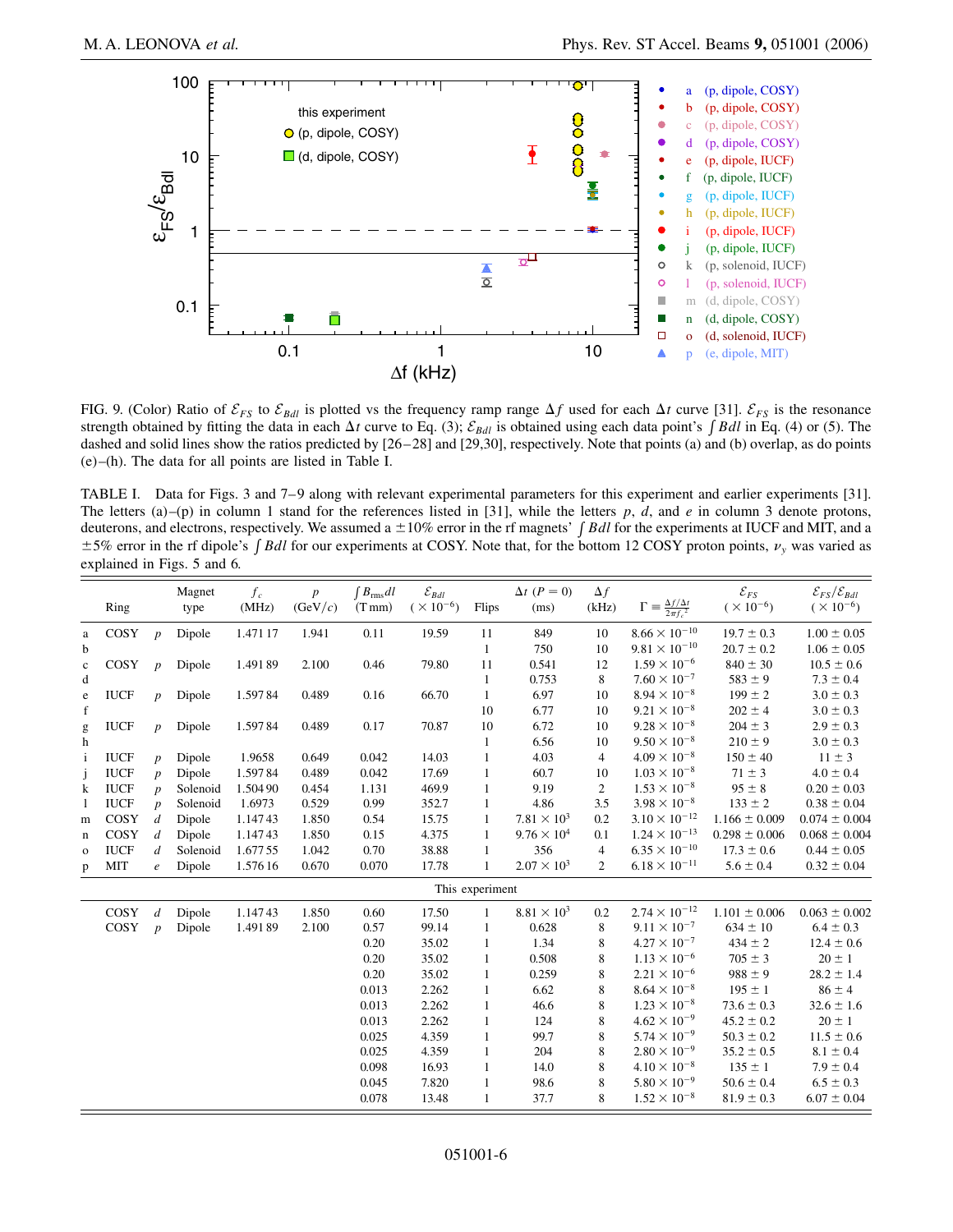Fig. 5. There were no intrinsic spin resonances for deuterons near the operating tunes; thus, this deviation can not be due to a nearby intrinsic spin resonance.

In an effort to experimentally determine what might be causing these huge deviations in  $\mathcal{E}_{FS}/\mathcal{E}_{Bdl}$ , we plotted the resonance strength ratios  $\mathcal{E}_{FS}/\mathcal{E}_{Bdl}$ , including the new experimental data, in Figs. 7–9 against three different parameters:

Fig. 7: ramp time  $\Delta t$  where  $P = 0$  in each  $\Delta t$  curve,

Fig. 8: crossing rate  $\Gamma$  where  $P = 0$  in each  $\Delta t$  curve,

Fig. 9: frequency ramp range  $\Delta f$  in each  $\Delta t$  curve.

The data seem scattered randomly in both Figs. 7 and 8. There is much less scatter in Fig. 9: all data with small  $\Delta f$ have  $\mathcal{E}_{FS}/\mathcal{E}_{Bdl}$  values far below 1, while all data with large  $\Delta f$  have  $\mathcal{E}_{FS}/\mathcal{E}_{Bdl}$  values near or above 1.

Clearly there still is no complete understanding of what is causing these very large resonance strength deviations. Figure 6 indicates that the large deviations above the predicted values of 1 [26–28] and 0.5 [29,30] are due to a nearby intrinsic spin resonance. Figure 9 suggests that the deviations below these lines could be due to the small  $\Delta f$ frequency ramp range. Figure 9 also shows that, for deuterons, all  $\mathcal{E}_{FS}/\mathcal{E}_{Bdl}$  ratios are far below 1 for rf dipoles, but closer to 1 for rf solenoids. This may suggest anomalous behavior of spin-1 deuterons when spin-manipulated by dipoles.

Studying these deviations helped inspire a theoretical paper [45], which may be the first generalization of the Froissart-Stora equation [9] since its publication in 1960.

## **IV. SUMMARY AND CONCLUSION**

In summary, by compiling existing data and fitting it to the Froissart-Stora equation, we first found 10–20-fold deviations from the spin resonance strength equation that has been used for many years. We recently studied these deviations experimentally at COSY. We found no dependence on the beam's vertical size; however, we did find even larger deviations, of almost 100, when the rf spin resonance was near an intrinsic spin resonance. This proximity to an intrinsic resonance probably explains the 100 times-larger-than-predicted deviations. The 10–20-timessmaller-than-predicted deviations for deuterons could be due to the following: the small  $\Delta f$  sweep used to flip the deuteron spin; the resulting very slow crossing rate (Fig. 8); or some unexpected behavior of spin-1 deuterons in an rf dipole. We plan to test these and other possibilities at COSY, to learn if any are valid.

By adiabatically ramping the frequency of an rf dipole or rf solenoid through an rf-induced spin resonance, one can flip the polarization of a stored beam of protons, electrons or deuterons with an efficiency of up to 99*:*9%. An rf dipole only slightly stronger than our 0*:*5 T mm dipole should allow efficient spin flipping of polarized protons in the 200 GeV RHIC and perhaps someday in the 7 TeV LHC. Thus, these sometimes 100-fold deviations must be better understood both theoretically and experimentally.

## **ACKNOWLEDGMENTS**

We thank the IUCF, MIT and COSY staffs for the successful operation of their facilities. We also thank B. B. Blinov, A. W. Chao, E. D. Courant, Ya. S. Derbenev, D. Eversheim, H. Huang, W. Lorenzon, H. Rohdjeß, T. Roser, H. Sato, W. Scobel, K. Yonehara and others for their earlier help and advice. This research was supported by grants from the German BMBF Science Ministry.

- [1] B. v. Przewoski *et al.*, Phys. Rev. C **58**, 1897 (1998).
- [2] P. K. A. De Witt Huberts, Nucl. Phys. A **553**, 845C (1993). [3] R. Alarcon *et al.* (BLAST Collaboration), in MIT Bates Report No. 2-39, 1999.
- [4] H. Rohdjess *et al.*, in *SPIN 2002: 15th International Spin Physics Symposium and Workshop on Polarized Electron Sources and Polarimeters*, edited by Y. I. Makdisi, A. U. Luccio, and W. W. MacKay, AIP Conf. Proc. No. 675 (AIP, New York, 2003), p. 523.
- [5] A. Assmann *et al.*, in *Proceedings of the Conference on High Energy Spin Physics, Bloomington, Indiana, 1994*, edited by K. J. Heller and S. L. Smith, AIP Conf. Proc. No. 343 (AIP, New York, 1995), p. 219.
- [6] Y. Makdisi, in *Proceedings of the Conference on High Energy Spin Physics, Bloomington, Indiana, 1994* (Ref. [5]), p. 75.
- [7] A. D. Krisch *et al.* (SPIN Collaboration), University of Michigan Report No. UM-HE 96-20, 1996; University of Michigan Report No. UM-HE 99-05, 1999.
- [8] A. Airapetian *et al.* (HERMES Collaboration), DESY-PRC Report No. 99-08, 1999.
- [9] M. Froissart and R. Stora, Nucl. Instrum. Methods **7**, 297 (1960).
- [10] E. D. Courant, Bull. Am. Phys. Soc. **7**, 33 (1962); Report No. BNL-EDC-45, 1962.
- [11] B. W. Montague, Phys. Rep. **113**, 1 (1984), Sec. 4.4.1.
- [12] D. D. Caussyn *et al.*, Phys. Rev. Lett. **73**, 2857 (1994).
- [13] D. A. Crandell *et al.*, Phys. Rev. Lett. **77**, 1763 (1996).
- [14] B. von Przewoski *et al.*, Rev. Sci. Instrum. **67**, 165 (1996).
- [15] B. B. Blinov *et al.*, Phys. Rev. Lett. **81**, 2906 (1998); V. A. Anferov *et al.*, in *Proceedings of the 13th International High Energy Spin Physics Symposium, Protvino, 1998*, edited by N. E. Tyurin *et al.* (World Scientific, Singapore, 1999), p. 503.
- [16] V. A. Anferov *et al.*, Phys. Rev. ST Accel. Beams **3**, 041001 (2000).
- [17] B. B. Blinov *et al.*, Phys. Rev. ST Accel. Beams **3**, 104001 (2000).
- [18] A. M. T. Lin *et al.*, in *SPIN 2000: 14th International Spin Physics Symposium*, AIP Conf. Proc. No. 570 (AIP, New York, 2001), p. 736.
- [19] V. S. Morozov *et al.*, Phys. Rev. ST Accel. Beams **4**, 104002 (2001).
- [20] B. B. Blinov *et al.*, Phys. Rev. Lett. **88**, 014801 (2002); V. S. Morozov *et al.*, in *SPIN 2002: 15th International*